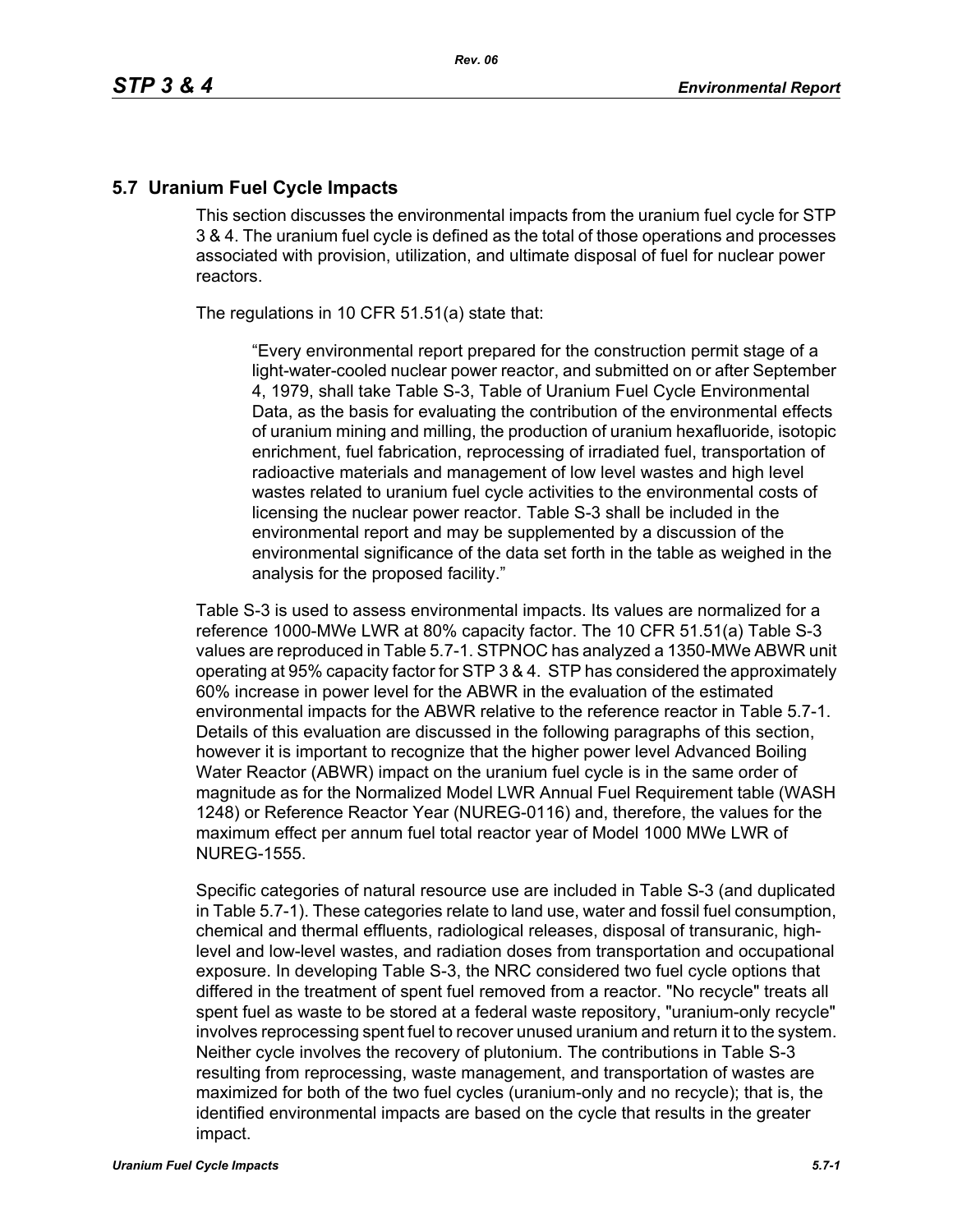The Nuclear Nonproliferation Act of 1978, Pub. L. No. 95-242 (22 USC 3201 et seq.), has significantly affected the disposition of spent nuclear fuel by deferring indefinitely the commercial reprocessing and recycling of spent fuel produced in the U.S. commercial nuclear power program. While the ban on the reprocessing of spent fuel was lifted during the Reagan administration, economic circumstances changed, reserves of uranium ore increased, and the stagnation of the nuclear power industry provided little incentive for the industry to resume reprocessing. During the 109th Congress, the Energy Policy Act of 2005, Pub. L. No. 109-58 (119 Stat. 594 [2005]), was enacted. It authorized the DOE to conduct an advanced fuel recycling technology research and development program to evaluate proliferation-resistant fuel recycling and transmutation technologies that minimize environmental or public health and safety impacts. Consequently, while federal policy does not prohibit reprocessing, additional DOE efforts would be required before commercial reprocessing and recycling of spent fuel produced in the U.S. commercial nuclear power plants could commence.

The following assessment of the environmental impacts of the fuel cycle for an ABWR at the STP site is based on the values in Table S-3 and NRC's analysis of the radiological impacts from radon-222 and technetium-99 in NUREG-1437 (Reference 5.7-1) which STPNOC has reviewed and updated for this analysis. NUREG-1437 and Addendum 1 to the GEIS (Reference 5.7-2) provide a detailed analysis of the environmental impacts from the uranium fuel cycle. Although NUREG-1437 is specific to impacts related to license renewal, the information is relevant to this review because the ABWR design considered here is also a LWR and uses the same type of fuel.

The fuel cycle impacts in Table S-3 are based on a reference 1000 MWe LWR operating at an annual capacity factor of 80% for an electrical output of 800 MWe. STPNOC will operate two ABWR units at the site. The standard configuration (a single unit) will be used to evaluate uranium fuel cycle impacts relative to the reference reactor. In the following evaluation of the environmental impacts of the fuel cycle for the ABWR, STPNOC assumed a 1350 MWe reactor with a capacity factor of 95% for an electrical output of approximately 1280 MWe. The ABWR output is approximately 60% greater than the output used to estimate impact values in Table S-3 (reproduced in Table 5.7-1) for the reference reactor. As stated earlier in this section, data used for evaluation of the uranium fuel cycle environmental impact has been scaled from the reference reactor impacts to reflect the output of one ABWR.

NRC calculated the values in Table S-3 from industry averages for the performance of each type of facility or operation associated with the fuel cycle. NRC chose assumptions so that the calculated values will not be underestimated. This approach was intended to ensure that the actual values will be less than the quantities shown in Table S-3 for all LWR nuclear power plants within the widest range of operating conditions. Changes in the fuel cycle and reactor operations have occurred since Table S-3 was promulgated. For example, the estimated quantity of fuel required for a year's operation of a nuclear power plant can now reasonably be calculated assuming a 60-year lifetime (40 years of initial operation plus a 20-year license renewal term). This was done in NUREG-1437 for both BWRs and PWRs, and the highest annual requirement (35 metric tonnes [MT] of uranium made into fuel for a BWR) was used in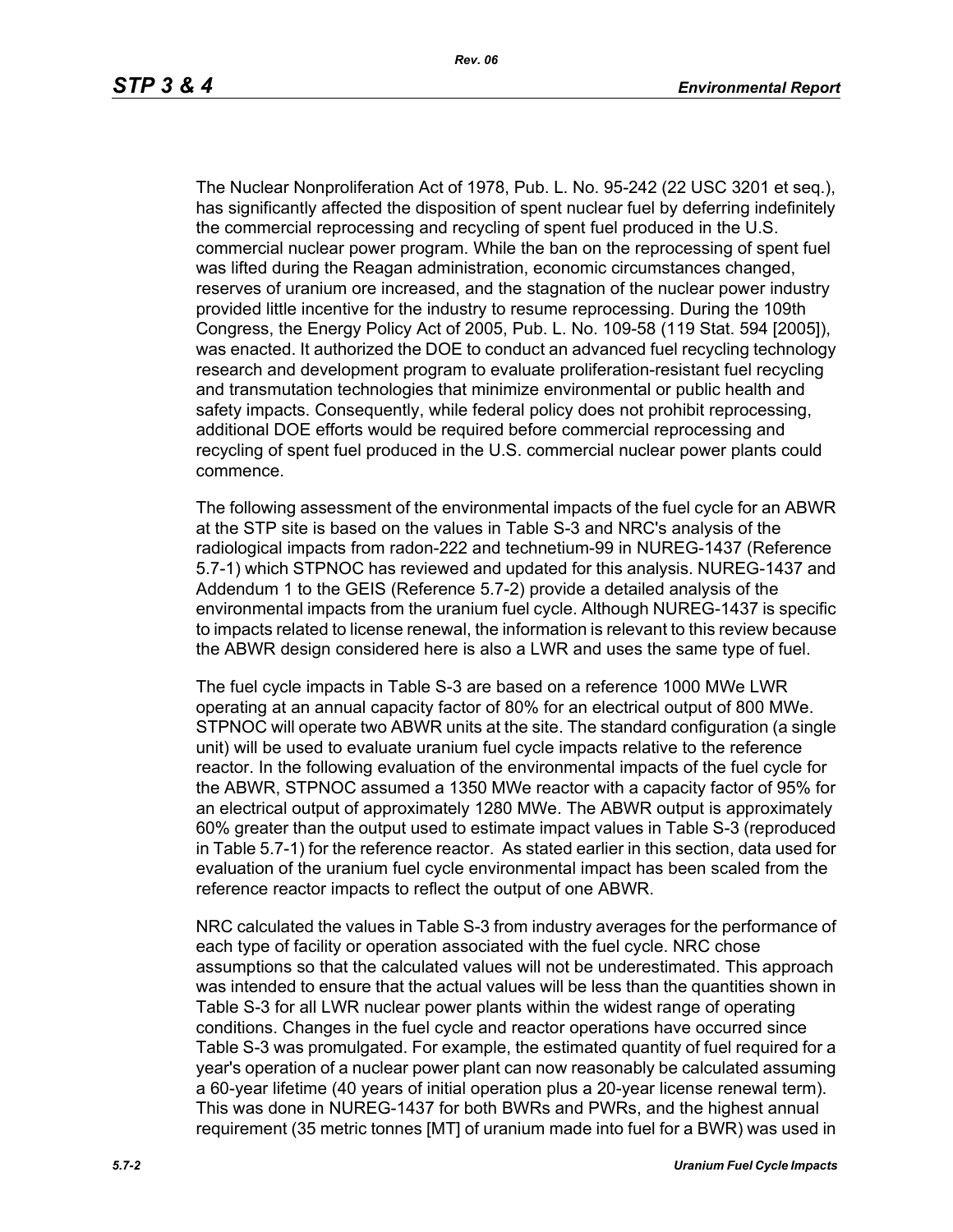NUREG-1437 as the basis for the reference reactor year. A number of fuel management improvements have been adopted by nuclear power plants to achieve higher performance and to reduce fuel and enrichment requirements, reducing annual fuel requirements. Therefore, Table S-3 remains a conservative estimate of the environmental impacts of the fuel cycle fueling nuclear power reactors operating today.

Another change is the elimination of the U.S. restrictions on the importation of foreign uranium. The economic conditions of the uranium market now and in the foreseeable future favor full use of foreign uranium at the expense of the domestic uranium industry. These market conditions have forced the closing of most U.S. uranium mines and mills, substantially reducing the environmental impacts in the United States from these activities. However, the Table S-3 estimates have not been adjusted accordingly so as to ensure that these impacts, which will have been experienced in the past and may be fully experienced in the future, are considered. Factoring in changes to the fuel cycle suggests that the environmental impacts of mining and milling could drop to levels below those in Table S-3. Section 6.2.3 of NUREG-1437 discusses the sensitivity of these changes in the fuel cycle on the environmental impacts.

# **5.7.1 Land Use**

The total annual land requirements for the fuel cycle supporting an ABWR will be about 181 acres. Approximately 21 acres will be permanently committed land, and 160 acres will be temporarily committed. A "temporary" land commitment is a commitment for the life of the specific fuel cycle plant (e.g., a mill, enrichment plant, or succeeding plants). Following decommissioning, the land could be released for unrestricted use. "Permanent" commitments represent land that may not be released for use after decommissioning because decommissioning does not result in the removal of sufficient radioactive material to meet the limits of 10 CFR 20, Subpart E for release of an area for unrestricted use.

In comparison, a coal-fired plant with the same MWe output as the ABWR using stripmined coal requires the disturbance of about 320 acres per year for fuel alone. The impacts on land use from the uranium fuel cycle will be SMALL and will not warrant mitigation.

### **5.7.2 Water Use**

Principal water use for the fuel cycle supporting STP 3 & 4 will be that required to remove waste heat from the power stations supplying electricity to the enrichment process. Scaling from Table S-3, of the total annual water use of 1.82  $\times$  10<sup>10</sup> gallons for the ABWR fuel cycle, about  $1.78 \times 10^{10}$  gallons will be required for the removal of waste heat. Evaporative losses from fuel cycle process cooling will be about 2.57  $\times$  10<sup>8</sup> gallons per year and mine drainage will account for 2.04  $\times$  10<sup>8</sup> gallons per year. Impacts on water use from the uranium fuel cycle will be SMALL and will not warrant mitigation.

### **5.7.3 Fossil Fuel Impacts**

Electric energy and process heat are required during various phases of the fuel cycle process. The electric energy is usually produced by the combustion of fossil fuel at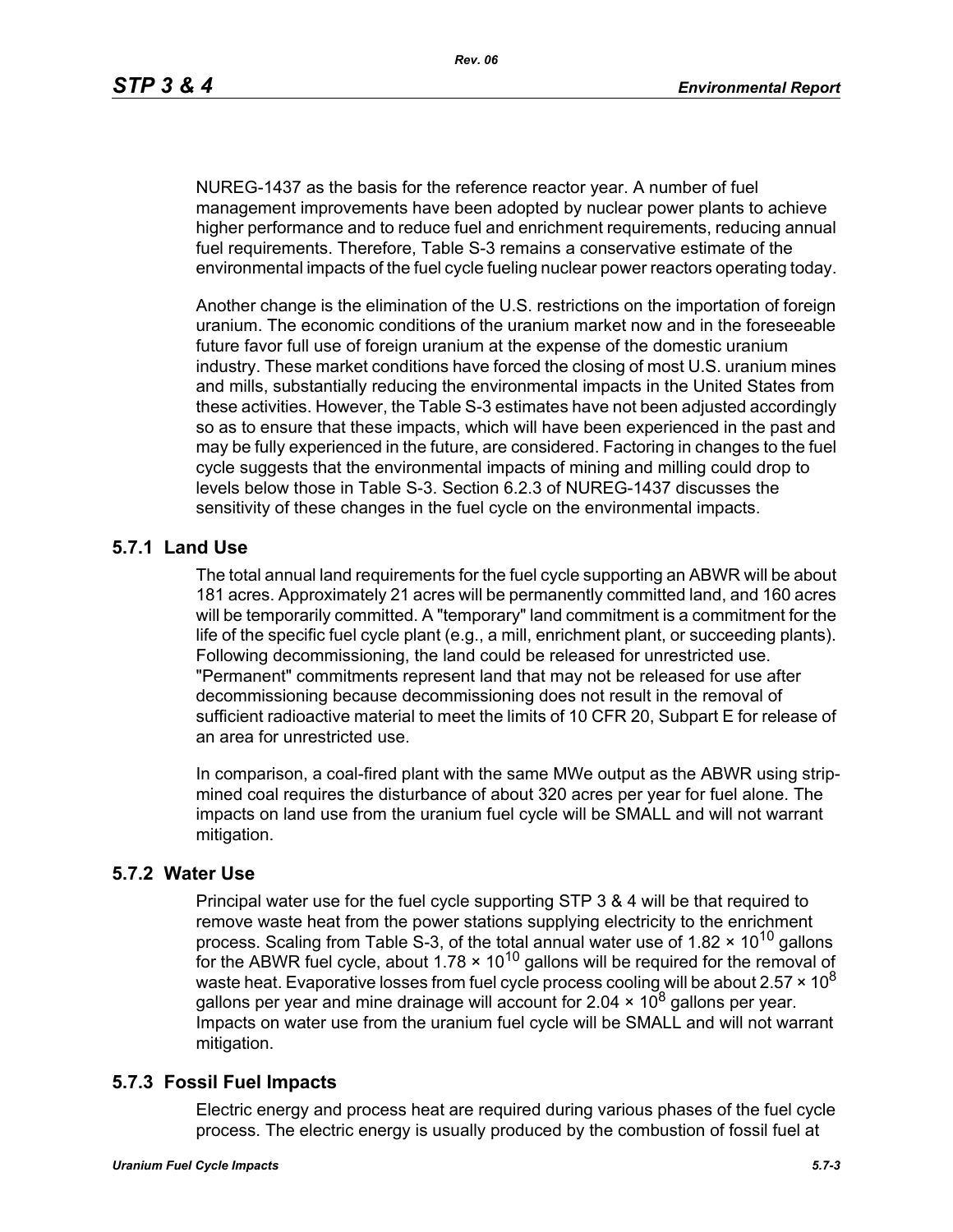*Rev. 06*

conventional power plants. Electric energy associated with the fuel cycle represents about 5% of the annual electric power production of the reference reactor. Process heat is primarily generated by the combustion of natural gas. This gas consumption, if used to generate electricity, represents less than 0.4% of the electrical output of the reference reactor. The direct and indirect consumption of electric energy for fuel cycle operations would be small relative to the power production of the proposed units.

# **5.7.4 Chemical Effluents**

The quantities of liquid, gaseous, and particulate discharges associated with the fuel cycle processes are given in Table S-3 (Table 5.7-1) for the reference 1000-MWe LWR. The quantities of effluents for an ABWR will be approximately 60% greater than those in Table S-3 (Table 5.7-1). The principal effluents are  $SO_x$ ,  $NO_x$ , and particulates. Based on the U.S. Environmental Protection Agency's National Air Pollutant Emissions Estimates (Reference 5.7-3), these ABWR emissions constitute less than 0.052% of all  $SO_2$  emissions in 2005, and less than 0.012% of all  $NO_x$ emissions in 2005.

Liquid chemical effluents produced in the fuel cycle processes are related to fuel enrichment and fabrication and may be released to receiving waters. All liquid discharges into navigable waters of the United States from facilities associated with fuel cycle operations are subject to requirements and limitations set by an appropriate federal, state, regional, local, or tribal regulatory agency. Tailing solutions and solids are generated during the milling process and are not released in quantities sufficient to have a significant impact on the environment. Impacts from chemical effluents from the uranium fuel cycle will be SMALL and will not warrant mitigation.

### **5.7.5 Radioactive Effluents**

Radioactive gaseous effluents estimated to be released to the environment from waste management activities and certain other phases of the fuel cycle are set forth in Table S-3 (Table 5.7-1). Using Table S-3 data, Subsection 6.2.2.1 of NUREG-1437 estimates the 100-year environmental dose commitment to the U.S. population from the fuel cycle (excluding reactor releases and dose commitments due to radon-222 and technetium-99) to be about 400 person-rem per reference reactor year. The estimated dose commitment to the U.S. population will be approximately 640 personrem per year of operation for the ABWR.

Subsection 6.2.2.1 of NUREG-1437 estimates the additional whole body dose commitment to the U.S. population from radioactive liquid wastes effluents due to all fuel cycle operations (other than reactor operation) to be approximately 200 personrem per reference reactor year. The estimated dose commitment to the U.S. population will be approximately 320 person-rem per year of operation for the ABWR. Thus, the estimated 100-year environmental dose commitment to the U.S. population from radioactive gaseous and liquid releases from fuel cycle operations is approximately 960 person-rem to the whole body per reactor-year for the ABWR.

The radiological impacts of radon-222 and technetium-99 releases are not included in Table S-3. Principal radon releases occur during mining and milling operations and as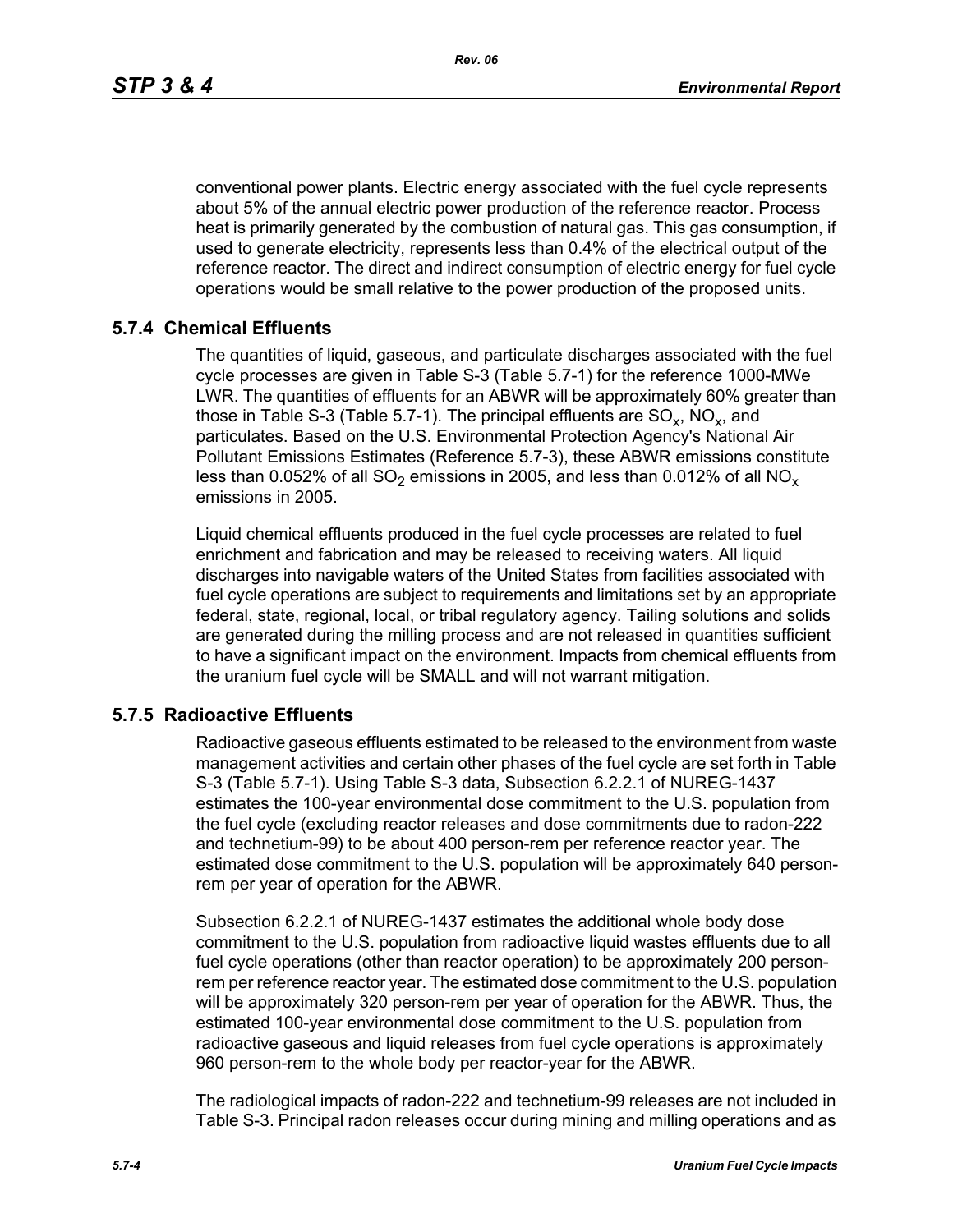emissions from mill tailings. Principal technetium-99 releases occur as releases from the gaseous diffusion enrichment process. NRC provided an evaluation of these technetium-99 and radon-222 releases in NUREG-1437. STPNOC has reviewed the evaluation, considers it reasonable, and has provided it as part of this application for STP 3 & 4.

Section 6.2 of NUREG-1437 estimates radon-222 releases from mining and milling operations, and from mill tailings for a year of operation of the reference 1000-MWe LWR. The estimated releases of radon-222 for one ABWR are 8300 curies (Ci) per year. Of this total, approximately 78% will be from mining, 15% from milling, and 7% from inactive tails before stabilization. Radon releases from stabilized tailings were estimated to be 1.6 Ci per year for the ABWR; that is 60% greater than the NUREG-1437 estimate for the reference reactor year. The major risks from radon-222 are from exposure to the bone and lung, although there is a small risk from exposure to the whole body. The organ-specific dose weighting factors from 10 CFR 20 were applied to the bone and lung doses to estimate the 100-year dose commitment from radon-222 to the whole body. The 100-year estimated dose commitment from mining, milling, and tailings before stabilization for the ABWR will be approximately 1500 person-rem to the whole body. From stabilized tailing piles, the same estimated 100-year environmental dose commitment will be approximately 28 person-rem to the whole body.

NUREG-1437 considered the potential health effects associated with the releases of technetium-99 for the reference reactor. The estimated technetium-99 releases for the ABWR will be 0.011 Ci from chemical processing of recycled uranium hexafluoride before it enters the isotope enrichment cascade and 0.0080 Ci into groundwater from a high-level waste repository. The major risks from technetium-99 are from exposure of the gastrointestinal tract and kidneys, and a small risk from whole-body exposure. Applying the organ-specific dose weighting factors from 10 CFR 20 to the gastrointestinal tract and kidney doses, the total-body 100-year dose commitment from technetium-99 is estimated to be 160 person-rem for the ABWR.

Although radiation can cause cancer at high doses and high dose rates, no data unequivocally establish a relationship between cancer and low doses or low dose rates below approximately 10,000 person-rem. However, to be conservative, radiation protection experts assume that any amount of radiation may pose some risk of cancer, or a severe hereditary effect, and that higher radiation exposures create higher risks. Therefore, a linear, no-threshold dose response relationship is used to describe the relationship between radiation dose and detrimental effects. Simply stated, any increase in dose, no matter how small, results in an incremental increase in health risk. A recent report by the National Academy of Sciences (Reference 5.7-4) supports the linear, no-threshold dose response model.

Based on this model, risk to the public from radiation exposure can be estimated using the nominal probability coefficient (730 fatal cancers, nonfatal cancers, or severe hereditary effects per 1  $\times$  10<sup>6</sup> person-rem) from the International Commission on Radiation Protection (ICRP) Publication 60 (Reference 5.7-5). This coefficient, multiplied by the sum of the estimated whole-body population doses estimated above for the ABWR, approximately 2600 person-rem per year, estimates that the U.S.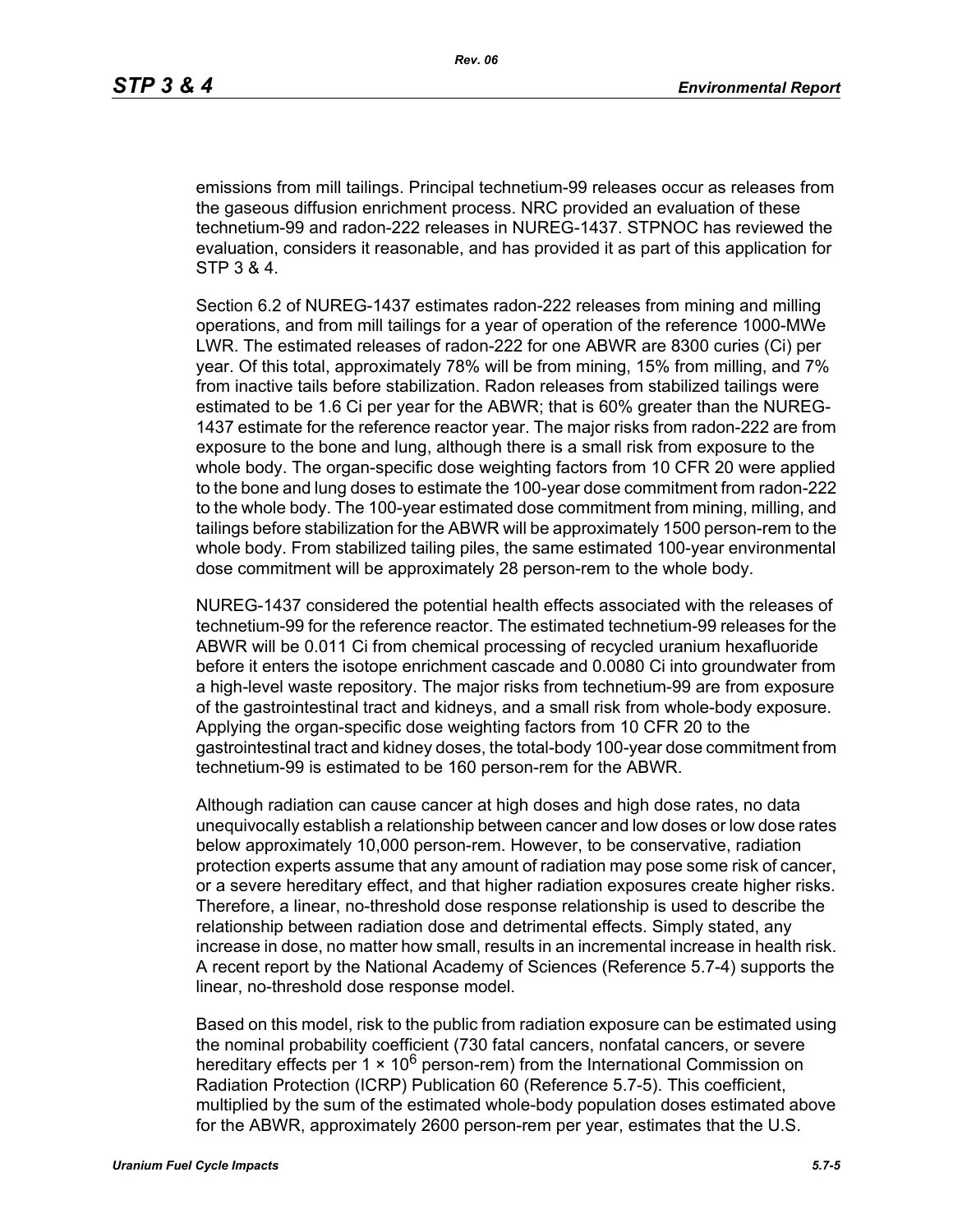*Rev. 06*

population could incur a total of approximately 1.9 fatal cancers, nonfatal cancers, or severe hereditary effects from the annual fuel cycle for the ABWR. This risk is small compared to the number of fatal cancers, nonfatal cancers, and severe hereditary effects that will be estimated to occur in the U.S. population annually from exposure to natural sources of radiation using the same risk estimation methods.

Based on these analyses, STPNOC concludes that the environmental impacts of radioactive effluents from the fuel cycle will be SMALL and will not warrant mitigation.

### **5.7.6 Radioactive Waste**

The quantities of radioactive waste (low-level, high-level, and transuranic wastes) associated with fuel cycle processes are presented in Table S-3 (Table 5.7-1). For lowlevel waste disposal, NRC notes in 10 CFR 51.51(b) that there will be no significant radioactive releases to the environment. For high-level and transuranic wastes, NRC notes that these wastes are to be disposed at a repository, such as the candidate repository at Yucca Mountain, Nevada. No release to the environment is expected to be associated with such disposal because all of the gaseous and volatile radionuclides contained in the spent fuel are assumed to be released to the atmosphere before disposal of the waste.

There is some uncertainty associated with the high-level waste and spent fuel disposal component of the fuel cycle. The regulatory limits for offsite releases of radionuclides for the current candidate repository site have not been finalized. However, NRC has assumed that limits would be developed along the line of the 1995 National Academy of Sciences report, "Technical Bases for Yucca Mountain Standards" (Reference 5.7- 6), and that in accordance with the Commission's Waste Confidence Decision (10 CFR 51.23), a repository can and likely will be developed at some site that will comply with such limits, with peak doses to virtually all individuals of 100 person-rem per year or less (Reference 5.7-1). It is reasonable to conclude that the offsite radiological impacts of spent fuel and high-level waste disposal would not be sufficiently great to preclude construction of new units at the STP site.

For the reasons stated above, STPNOC concludes that the environmental impacts of radioactive waste disposal will be SMALL and will not warrant mitigation.

#### **5.7.7 Occupational Dose**

The estimated occupational dose attributable to all phases of the fuel cycle is approximately 960 person-rem per year for the ABWR. This is based on a 600 personrem-per-year occupational dose estimate attributable to all phases of the fuel cycle for the reference reactor (Reference 5.7-1). The dose to any individual worker would be maintained within the dose limit of 10 CFR 20, which is five rem per year. The environmental impacts from this occupational dose would be SMALL.

#### **5.7.8 Transportation**

The transportation dose to workers and the public totals about 2.5 person-rem per year for the reference reactor as presented in Table S-3 (Table 5.7-1). This corresponds to a dose of 4.0 person-rem per year for the ABWR. Estimated dose to workers is below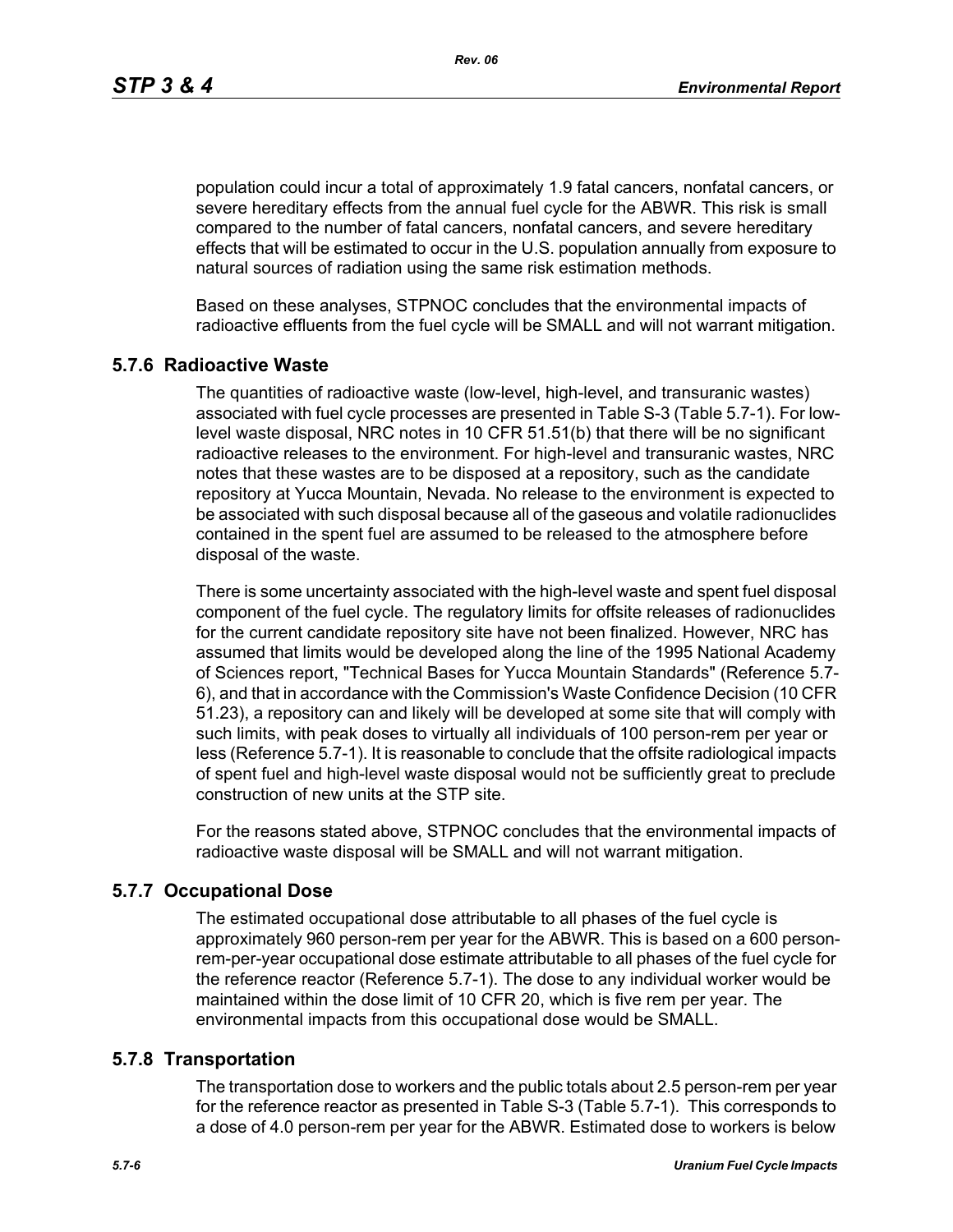established safe limit. For comparative purposes, the estimated collective dose from natural background radiation to the population within 50 miles of the STP site is 75,000 person-rem per year. On the basis of this comparison, STPNOC concludes that environmental impacts of transportation from the fuel cycle will be SMALL and will not warrant mitigation.

#### **5.7.9 Summary**

STPNOC evaluated the environmental impacts of the uranium fuel cycle as given in Table S-3 and considered the effects of radon-222 and technetium-99 releases based on the information presented in NUREG-1437. For determination of "small radiological impact" compliance with dose and release levels were utilized. Arguments based on comparison with natural background radiation were used only where dose and release levels cannot be established without great uncertainty, e.g., for large populations. NUREG-1437, Vol. 1, Section 6.2.4 Conclusions, in the paragraph states that "The aggregate nonradiological impact of the uranium fuel cycle resulting from the renewal of an operating license on any plant is small". Based on this evaluation, STPNOC concludes that the impacts associated with the uranium fuel cycle would be SMALL, and mitigation would not be warranted.

#### **5.7.10 References**

- 5.7-1 "Generic Environmental Impact Statement for License Renewal of Nuclear Plants, Section 6.2, 'Impacts of the Uranium Fuel Cycle,'" NUREG-1437, Volume 1, May 1996.
- 5.7-2 "Generic Environmental Impact Statement for License Renewal of Nuclear Plants, Section 6.3, 'Transportation', and Table 9.1, 'Summary of findings on NEPA issues for license renewal of nuclear power plants,'" NUREG-1437, Volume 1, Addendum 1, August 1999.
- 5.7-3 "National Air Pollutant Emissions Estimates (fires and dust excluded) for Major Pollutants," EPA 2006. Available at http://earth1.epa.gov/airtrends/pdfs/table3.pdf, accessed January 29, 2007.
- 5.7-4 "Health Risks from Exposure to Low Levels of Ionizing Radiation: BEIR VII – Phase 2," Committee to Assess Health Risks From Exposure to Low Levels of Ionizing Radiation, Board on Radiation Effects Research, Division of Earth and Life Studies, National Research Council, National Academy Press, Washington D.C, 2006, NAS 2006. Available at http://www.nap.edu/books/030909156X/html.
- 5.7-5 "1990 Recommendations of the International Commission of Radiological Protection, ICRP Publication 60, Annals of the ICRP 21(1-3)," ICRP 1991, Pergammon Press, New York, New York, 1991.
- 5.7-6 "Technical Bases for Yucca Mountain Standards," Committee on Technical Bases for Yucca Mountain Standards, Board on Radioactive Waste Management, Commission on Geosciences, Environment, and Resources,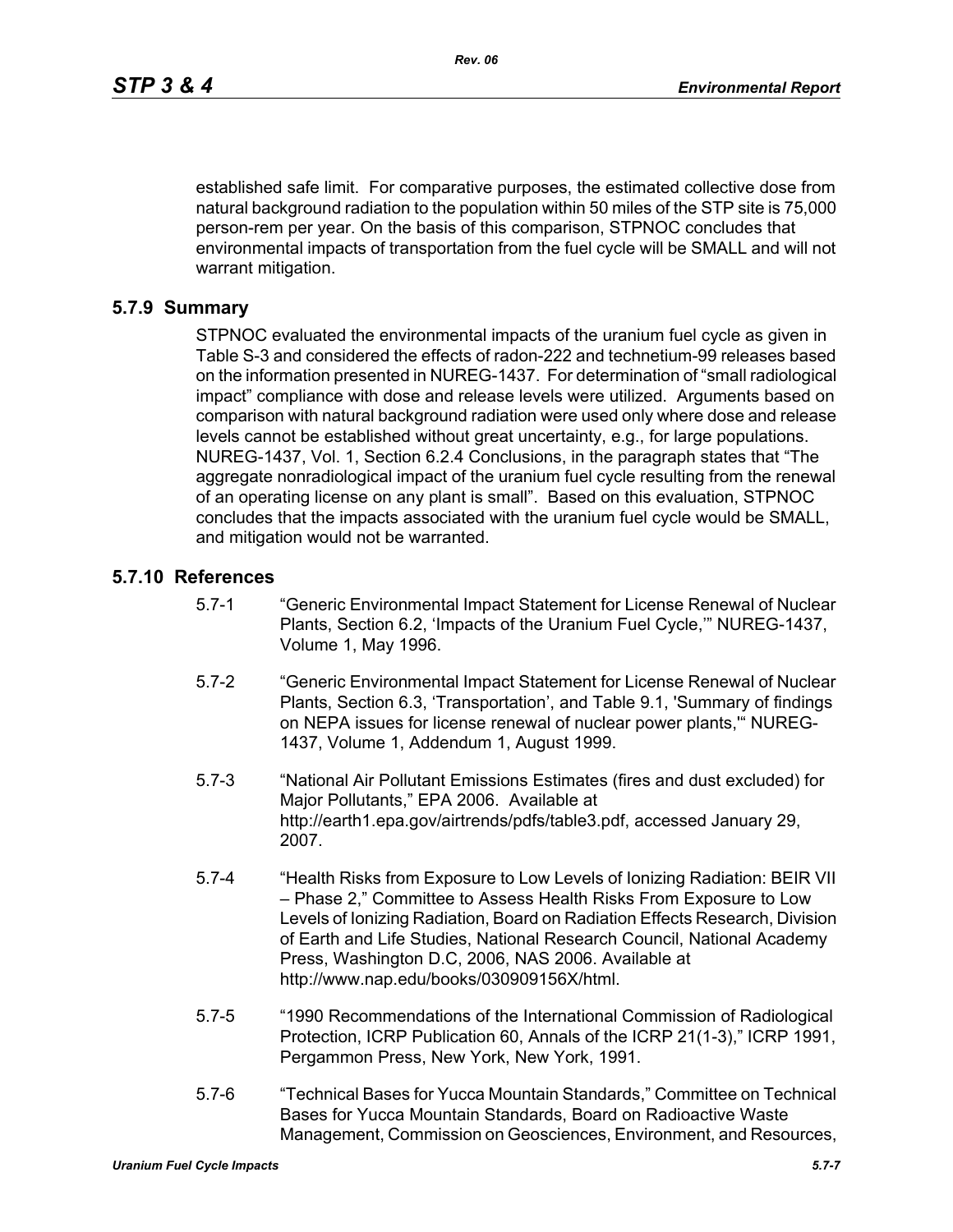National Research Council, National Academy Press, Washington D.C., 1995, NAS 1995. Available at http://books.nap.edu/books/0309052890/html/R1.html#pagetop.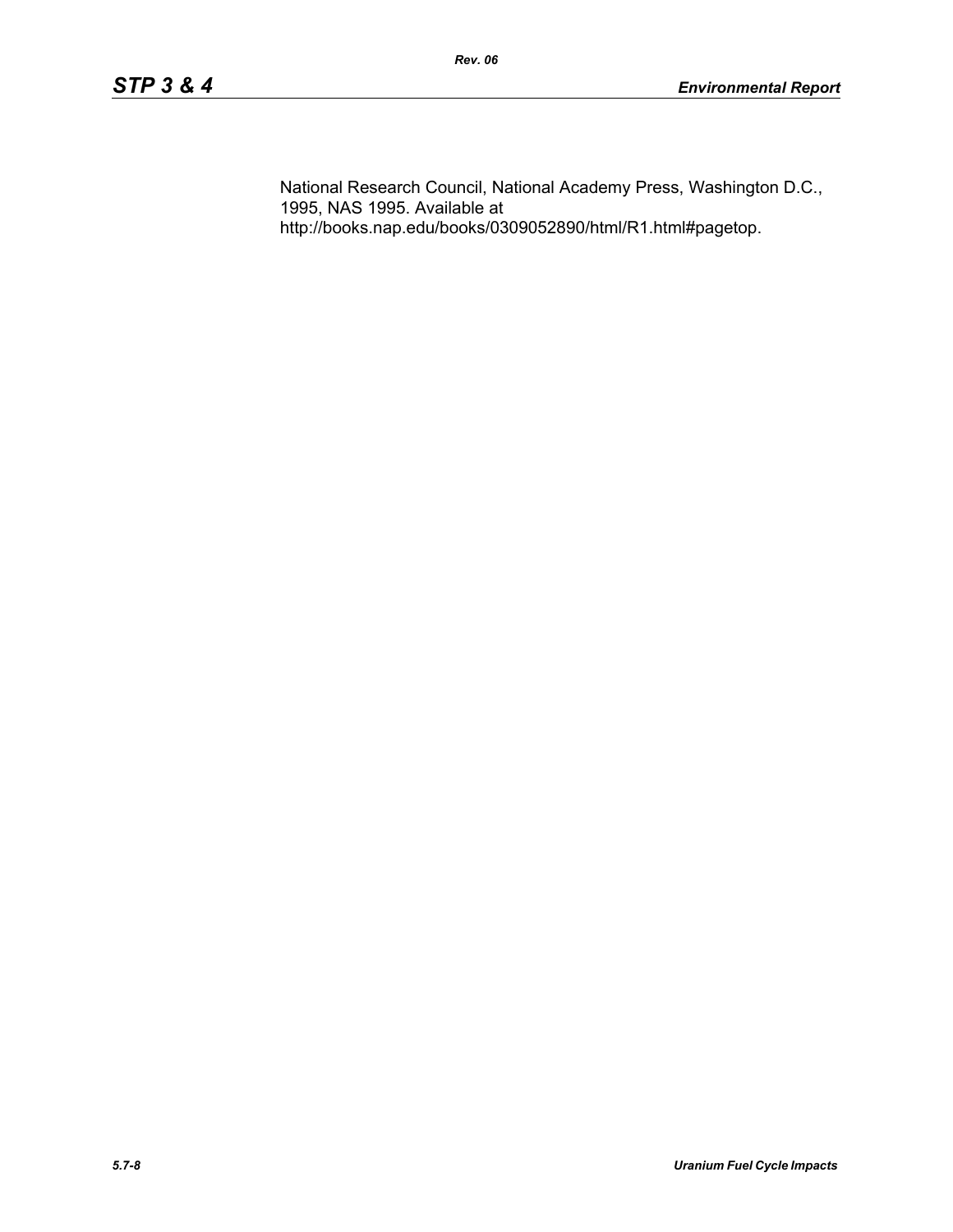| <b>Environmental Considerations</b>      | <b>Reference</b><br><b>Reactor</b> | <b>ABWR</b> |  |
|------------------------------------------|------------------------------------|-------------|--|
| <b>Natural Resource Use</b>              |                                    |             |  |
| Land (acres)                             |                                    |             |  |
| Temporarily committed [2]                | 100                                | 160         |  |
| Undisturbed area                         | 79                                 | 127         |  |
| Disturbed area                           | 22                                 | 35          |  |
| Permanently committed                    | 13                                 | 21          |  |
| Overburden moved (millions of MT)        | 2.8                                | 4.5         |  |
| Water (millions of gallons)              |                                    |             |  |
| Discharged to air                        | 160                                | 257         |  |
| Discharged to water bodies               | 11,090                             | 17,800      |  |
| Discharged to ground                     | 127                                | 204         |  |
| Total                                    | 11,377                             | 18,200      |  |
| <b>Fossil Fuel</b>                       |                                    |             |  |
| Electrical energy (thousands of MW-hour) | 323                                | 520         |  |
| Equivalent coal (thousands of MT)        |                                    | 190         |  |
| Natural gas (millions of scf)            | 135                                | 220         |  |
| Gases (including entrainment) [3]        |                                    |             |  |
| $SO_{x}$                                 | 4400                               | 7050        |  |
| $NO_x$ [4]                               | 1190                               | 1910        |  |
| hydrocarbons                             | 14                                 | 22          |  |
| CO                                       | 29.6                               | 47          |  |
| particulates                             | 1154                               | 1850        |  |
| Other gases                              |                                    |             |  |
| F                                        | 0.67                               | 1.1         |  |
| HCI                                      | 0.014                              | 0.022       |  |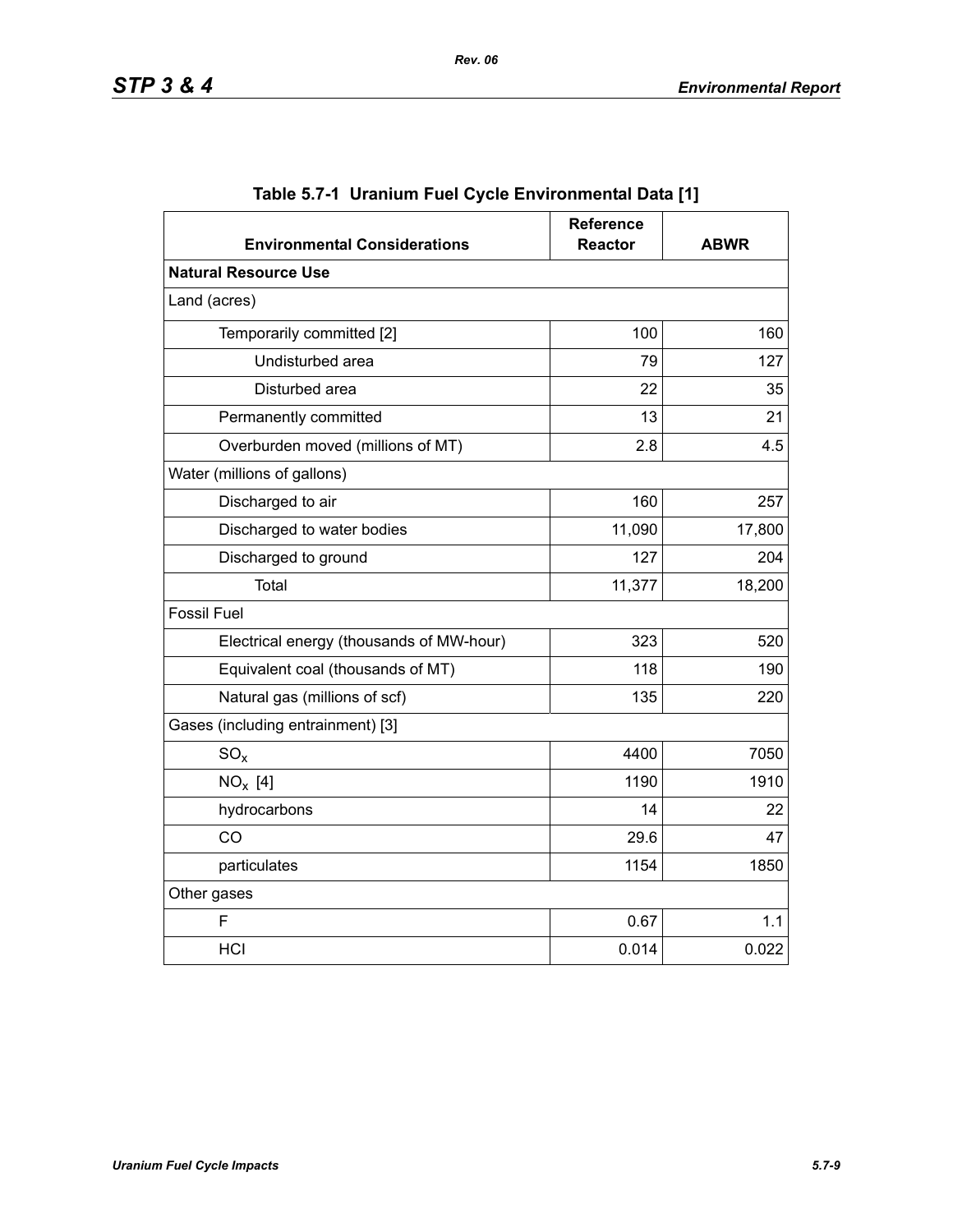| <b>Environmental Considerations</b>  | <b>Reference</b><br><b>Reactor</b> | <b>ABWR</b> |  |
|--------------------------------------|------------------------------------|-------------|--|
| Liquid                               |                                    |             |  |
| SO <sub>4</sub>                      | 9.9                                | 16          |  |
| NO <sub>3</sub>                      | 25.8                               | 41          |  |
| fluoride                             | 12.9                               | 21          |  |
| $Ca++$                               | 5.4                                | 8.7         |  |
| $CI-$                                | 8.5                                | 14          |  |
| $Na+$                                | 12.1                               | 19          |  |
| NH <sub>3</sub>                      | 10                                 | 16          |  |
| Fe                                   | 0.4                                | 0.64        |  |
| Tailings solutions (thousands of MT) | 240                                | 380         |  |
| Solids                               | 91,000                             | 146,000     |  |
| Effluents - Radiological (curies)    |                                    |             |  |
| Gases (including entrainment)        |                                    |             |  |
| $\overline{222}$ <sub>Rn</sub>       | [5]                                | [5]         |  |
| $\overline{^{226}}$ Ra               | 0.02                               | 0.032       |  |
| $230$ Th                             | 0.02                               | 0.032       |  |
| U                                    | 0.034                              | 0.055       |  |
| $3H$ (thousands)                     | 18.1                               | 29          |  |
| $\overline{^{14}C}$                  | 24                                 | 38          |  |
| 85Kr (thousands)                     | 400                                | 640         |  |
| $106$ Ru                             | 0.14                               | 0.22        |  |
| 129 <sub>l</sub>                     | 1.3                                | 2.1         |  |
| 131 <sub>1</sub>                     | 0.83                               | 1.3         |  |
| $\overline{99}$ Tc                   | [5]                                | $[5]$       |  |
| Fission products and TRU             | 0.203                              | 0.33        |  |